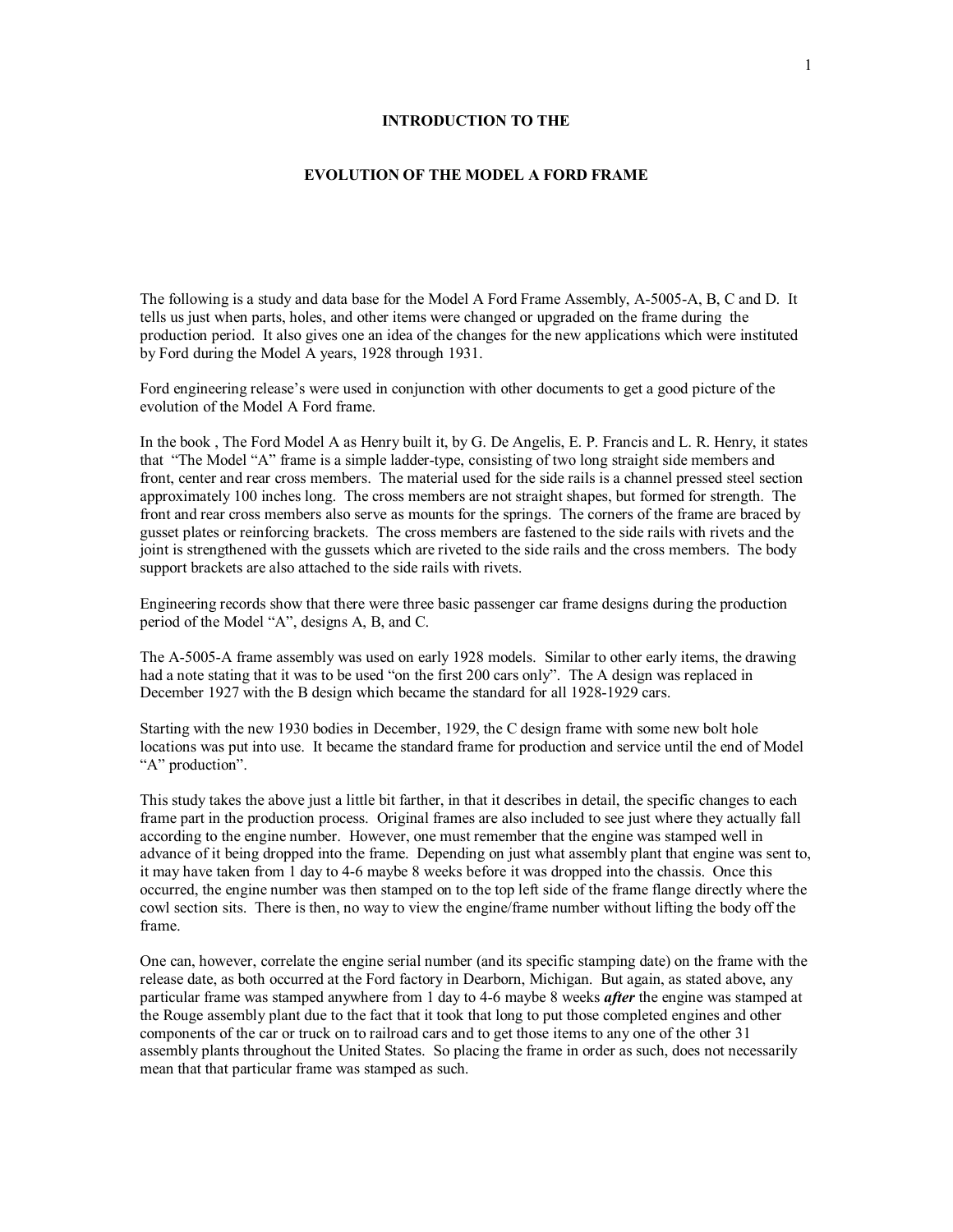Here is an example of a known early vehicle. Engine Serial Number A2157, which was stamped on December 14, 1927 at the Rouge plant. This engine, along with others before it, was sent to the Kearny, New Jersey assembly plant. This plant started production on December 12, 1927. The Kearny (KY) assembly plant was about 540 miles from the Rouge assembly plant, so it took some time to get that engine and related parts there. As the body came down the line, it was given a body number of KY20 which was the 20<sup>th</sup> unit of Kearny, stamped into the top of the body cross rail, just ahead of the front seat riser and behind the floorboards. Unfortunately it is not known just when A2157 rolled off the assembly line at Kearny, but it may have been a week after its arrival.

With this in mind, the further a particular assembly plant was from the Rouge plant, the longer it took to deliver the parts, unload and assemble the vehicle. The closest one can get to the actual assembly of vehicles, with known available documents today, are the assembly plant's original Factory Bill of Sales. If you happen to have any of these, would you be so kind as to send me a copy so I may record it in the Bill of Sale portion of this website. Even Dealership Bills of Sale are also welcome.

Just what is a "release"? The release was an engineering document which recorded the date when the drawing was approved for production of a specific part. It also recorded any changes that were made to the part when it was replaced or became obsolete. In many cases there are several parts associated with the same release number. This means that a specific number of parts were being changed at the same time in order to bring the complete frame assembly up to date. This may be viewed in the "Releases and those Parts Involved" section. The name "release" is short for "released for production".

Work started in mid 1927 on the frame assembly and on June 3, 1927 with Release # 403, the first prototype was "Released for production". By October 12, 1927 enough blocks were cast and assembled that Ford started numbering the completed engines on October 20, 1927. The next day, October 21, 1927, a Tudor prototype went through the assembly line to final assembly thus checking the assembly procedures. "Start-up date" for the Rouge plant was October 23, 1927. By October 26, 1927, small groups of numbered engines were starting to be sent to the final assembly line. So in essence, more than likely, there are prototype cars out there that may or may not exist today. However it was not until October 28, 1927 with Release # 3574 that Frame Assembly, A-5005-A, was put into actual production at Dearborn and was to be "Used on first 200 cars only". Does that mean that Engine Numbers A1 through A200 were used in those first 200 cars? Does that mean that A1 through A200 be stamped on frames in consecutive order? Not at all.

It is not exactly known for sure just what engine number was in that very first "post" prototype Model A off the assembly line in Dearborn, but one can come real close in speculating. Obviously, some of those engines numbers were used in the prototype vehicles, but by October 28, 1927, there were already 21 engines to chose from which had been sent to the final assembly line to drop into that first car with the new frame assembly, A-5005-A with the 3-piece front motor mount. Those engine numbers ranged from A8 to A127 according to the list of Model A engines which were sent to the final assembly line: October 26: A-8, 11, 15, 16, 39; October 27: A-17, 25, 35, 43, 50, 53, 83, 121, 122, 125; October 28: A-26, 41, 55, 69, 88, 127.

No sooner was Frame Assembly A-5005-A put into service along with all the parts associated with it, it was on that same day, October 28, 1927 under the same release number of #3574, that Frame Assembly A-5005-B came into being as the release said "New number, new design, A & AF chassis 1928, AFTER first 200 cars". Was this statement a sign indicating that the "new" frame be put into service OR was the statement indicating that a "new" frame be designed? If that was the case, then it was November 19, 1927 that the "new" frame with the 1-piece front cross member was put into production with Frame Assembly A-5005-B Release # 4973. By that time, over 660 engines had been numbered and most had been sent to the final assembly line. However one must allow time for the adjustment of the dies to be made on the assembly line whenever any "new" adjustments were made to any assembly feature. Plus, Ford used up all existing stock before he started to use the "newer" designed parts, so again, knowing this fact, would of even prolonged the time of getting that newer, redesigned part onto the car or truck.

Sometimes I wonder if those "first 200" cars were actually more than 200 cars.